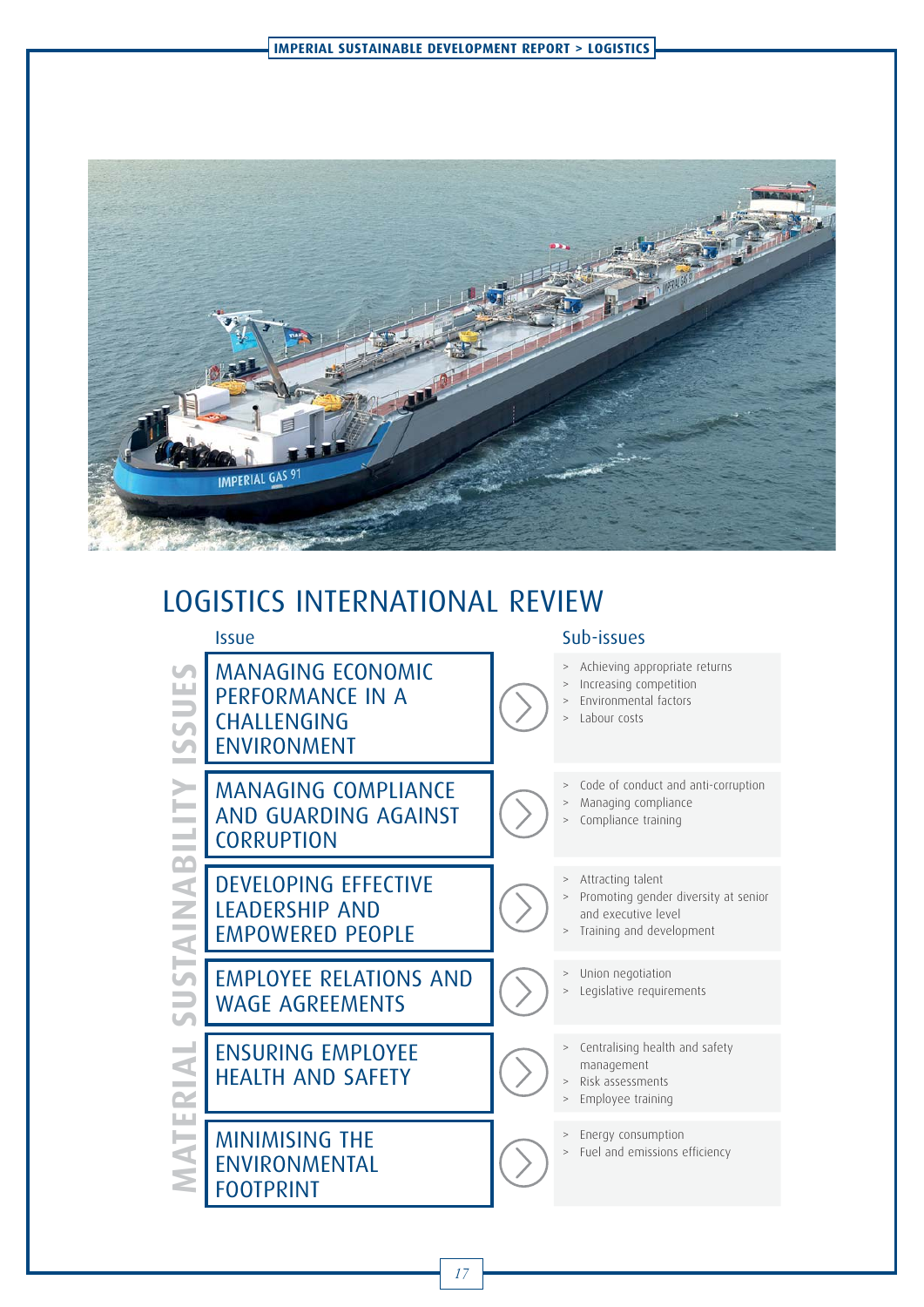## MANAGING ECONOMIC PERFORMANCE IN A CHALLENGING ENVIRONMENT

Geographically, Logistics International's primary focus is Germany and Europe, which together with its client base and offering, means it operates in a stable and mature market. However, it also means that the market is characterised by high levels of competition which place pressure on margins and returns. Part of the division's strategy to achieve margin improvements is a focus on operational excellence, implemented through the Lean Excellence initiative which is aimed at achieving a cultural shift towards lean operations and increased productivity.

The restructure of the division into two pillars (Transport Solutions and Supply Chain Solutions) has created a clear structure that is easily understood by its clients. A central sales support department and a new client relationship management system have been implemented. Strategic Key Account Management teams, consisting of representatives across both pillars, service the division's Top 50 clients and hold strategic meetings with them to understand how Logistics International can assist them to achieve their development plans. For small and medium-sized clients, a single point of contact that takes care of all their logistical needs is provided. These initiatives have been well-received by the division's clients and are assisting it to access new business opportunities. Client relationship targets have been set and are monitored weekly.

Environmental and labour factors also impacted the division's operations during the year. In Europe historical low water levels were experienced from August to November 2015, impacting load capacity. The mix of owned and sub-contracted capacity within the European shipping business, the largest business for Transport Solutions, enabled it to mitigate operating risk and even benefit in some businesses from the low water levels. For the manufacturing business, the increasing costs of energy in Germany as a result of increased renewable energy surcharges, and the cost of energy networks and  $CO<sub>2</sub>$  certification, is a key concern. Finally, wage negotiations with the metalworkers' union, which started representing workers in the automotive logistics industry during the year, resulted in material changes to labour cost structures. Despite these challenges, Logistics International performed well for the year ended 30 June 2016, and after adjustments for disposals and acquisitions, both revenue and operating profit increased by 4% in euro.

## MANAGING COMPLIANCE AND GUARDING AGAINST CORRUPTION

## **APPROACH**

ENGAGEMENT<br>WITH REGULATORS



For the reporting year, engagement with regulators covered regulatory compliance on a number of pieces of legislation applicable to the division, including but not limited to regulations on anti-bribery, cartel law, tax, customs duty, environmental protection (European emissions standards, energy taxes and the requirements of the European Union (EU) energy directive), and donations and sponsorship.

### Performance

At the beginning of 2016, the board established a compliance department responsible for implementing the systems and processes required to improve compliance management, with a particular focus on anti-bribery and cartel regulation. The department reports directly to the Imperial Logistics International B.V. & Co. KG board.

The 2015 restructuring of the division together with the increasing complexity of legal requirements faced by the business across multiple jurisdictions, have necessitated a new approach to maintaining ethical business practices. Engagement with the division's customers and other stakeholders highlights that compliance and the ethical conduct of employees are key areas of focus. The compliance department provides compliance guidance for critical decisions and the team includes auditing and legal experts.

A revised code of conduct applicable to all operations within the division was launched in June 2016. The code covers the protection of human rights, compliance with legislation and internal regulations, engaging with stakeholders, dealing with conflicts of interest, the prevention of corruption, money laundering and terrorist financing, principles of social responsibility (including compliance with environmental legislation) and the protection of business assets. Data protection and the handling of confidential information

are also covered. The code applies to all employees and businesses within the division.

In addition, a new anti-bribery policy was implemented in April 2016 covering issues such as payments to government officials, facilitation payments, gifts and entertainment, and political and charitable contributions.

These measures are aimed at instilling high ethical standards and protection against non-compliance, which could result in loss of stakeholder trust and increased financial costs. Appropriate compliance programmes will also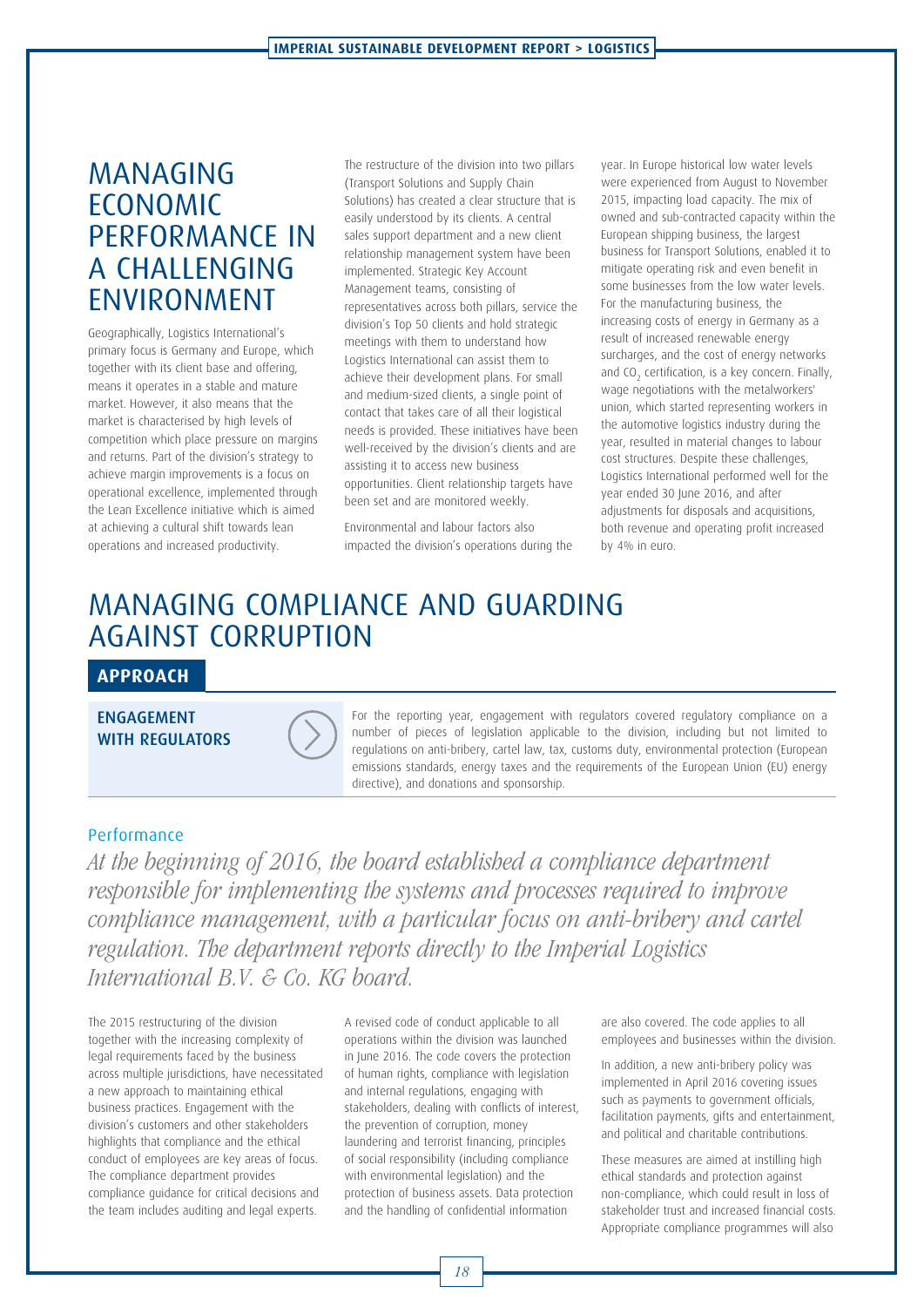protect the division's board members, directors and management in the event of prosecution.

Management is receiving training on risk management, compliance, the code of conduct and internal control standards. Updated training and awareness interventions on the code of conduct and the anti-bribery policy are also being rolled out to ensure that compliance is a high business priority for the division's employees.

To the best of the division's knowledge there were no instances of material non-compliance with legislation, including environmental legislation, for the reporting year.

### Looking ahead

For the 2016/2017 financial year, the compliance department will focus on compliance communication and training, as well as employee and business partner screening. It is expected that changes around environmental and labour legislation, particularly around temporary work, will continue to impact the division's operations going forward.



## DEVELOPING EFFECTIVE LEADERSHIP AND EMPOWERED PEOPLE

## **APPROACH**

**MARKETING INTERVENTIONS AND ENGAGING WITH TERTIARY INSTITUTIONS** 

**TRAINING FACILITIES** AND DEVELOPMENT PROGRAMMES



The division's intention to shift its business model to a more 'know-how' and IT-based business with a clear focus on managed logistics, will require new skills sets. Ongoing training is critical to ensure that employees remain motivated, and in the absence of skilled employees, to internally develop trainees. Training initiatives are offered for different employee categories and include apprenticeship programmes. Employees are selected for programmes based on assessments and the outcomes of the division's training and development initiatives are measured.

The division's leadership guideline outlines the competencies that make leaders successful and able to motivate and lead teams of highly skilled employees. The guideline is used as a basis for leadership development interventions.

The Develop Yourself programme assists young professionals, individuals younger than 35 who have been identified as talented, to achieve and maintain the required competency levels. The programme addresses topics such as change management, conflict management and how to manage complexity. The programme provides participants with the opportunity to learn about and interact with the various businesses within the division.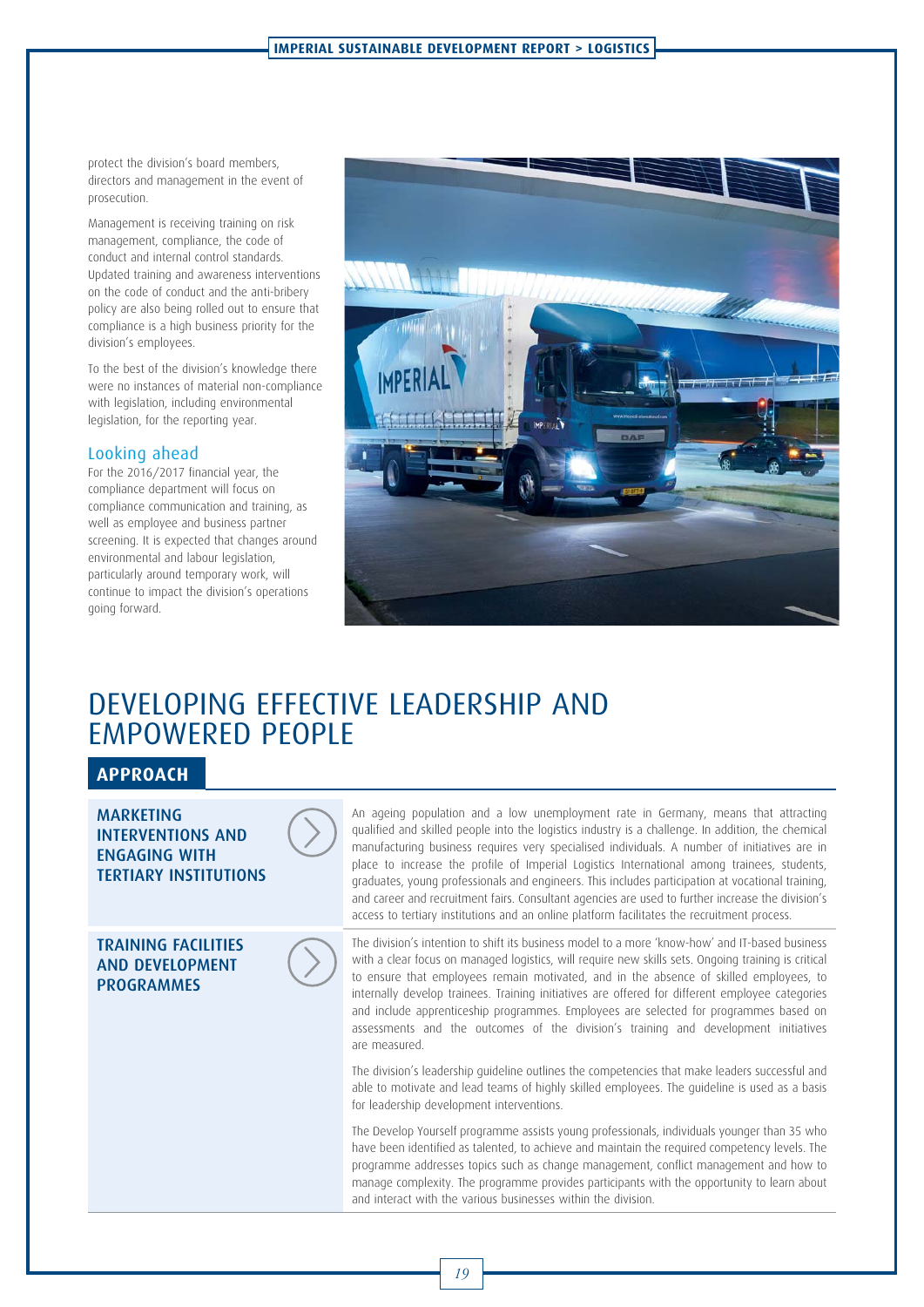## Performance

The Polish operation received the Solid Employer of the Year Award by Rzecz o Biznesie in 2016. The award identifies the best employers in Poland, particularly those that implement best practice human resources solutions and share their experiences with others. Companies are assessed on their timely payment of salaries, social conditions, career and promotion path and employee development, as well as the opinions from internal and external stakeholders.

### Employee engagement

To give impetus to the Lean Excellence initiative, lean managers have been appointed for four warehouse branches and fulfil a mentoring and coaching function. Training and awareness around the initiative has been delivered to employees and Lean workshops enable employees to convey their ideas on improving operational efficiency.

See the online case study titled 'implementing the Lean Excellence initiative to drive operational efficiency' for more information.

### Talent management

A succession programme has been established and potential successors in middle management have been identified. These managers are being developed through various programmes to enhance their management skills, including how to manage people. Another key focus for the year has been embedding the leadership guidelines throughout the division.

The newly introduced Develop Your Company programme is aimed at driving innovation and enables young professionals to participate in the division's strategic projects, particularly those that contribute to shifting the division into a more digitally-focused organisation.

Gender diversity is a key strategic focus area for Logistics International, which aims to voluntarily increase its quota of women representation at senior level. One executive member out of 22 executives is a woman and female representation at senior level is 10%. To achieve its gender diversity goals, the division is identifying talented women and supporting their progress through personal development interventions. The succession programme is also geared to

ensure that women are adequately represented in the succession pipeline.

The division's gender objectives are to increase the number of women executives to two and to increase representation in leadership roles to equal the annual average women employment rate, with a minimum of 20% of new hires being women.

### Training and development

To assist with career planning and personal development, an appraisal process is being implemented which requires that line managers engage with their employees at least once a year.

### Looking ahead

Aligned to the group's Organisational Effectiveness Framework, the division will focus on standardising the talent management process across its businesses. This will include transparent appraisal interviews, identification of talented individuals and a clear understanding of the roles that are critical to the division's sustainability. These measures will inform the succession planning programme. Being able to demonstrate a focus on personal development will contribute to employee retention and attraction through an enhanced employer brand.

## R<sub>24</sub> million DEVELOPMENT (2015: R22 MILLION).

DEVELOPMENT (2015: R22 MILLION).

56 YOUNG PROFESSIONALS HAVE<br>COMPLETED THE DEVELOP YOURSELF PROGRAMME SINCE ITS INTRODUCTION IN 2014, OF WHICH 30% ARE WOMEN. THE PROGRAMME HAS BEEN EXTENDED TO INCLUDE THE OPERATIONS **BEYOND GERMANY.** BEYOND GERMANY.

# hours

2 800 HOURS (2015: 1 232 HOURS) 1 904 HOURS) DEDICATED TO TRAINING MANAGERS AND YOUNG PROFESSIONALS RESPECTIVELY.

**ALL EMPLOYEES IN THE DIVISION** RECEIVE TRAINING AND PERSONAL DEVELOPMENT RANGING FROM LANGUAGE COURSES TO TRAINING ON SAFETY AND COMPLIANCE, HOWEVER THESE HOURS ARE NOT CENTRALLY COLLATED AT THIS STAGE.

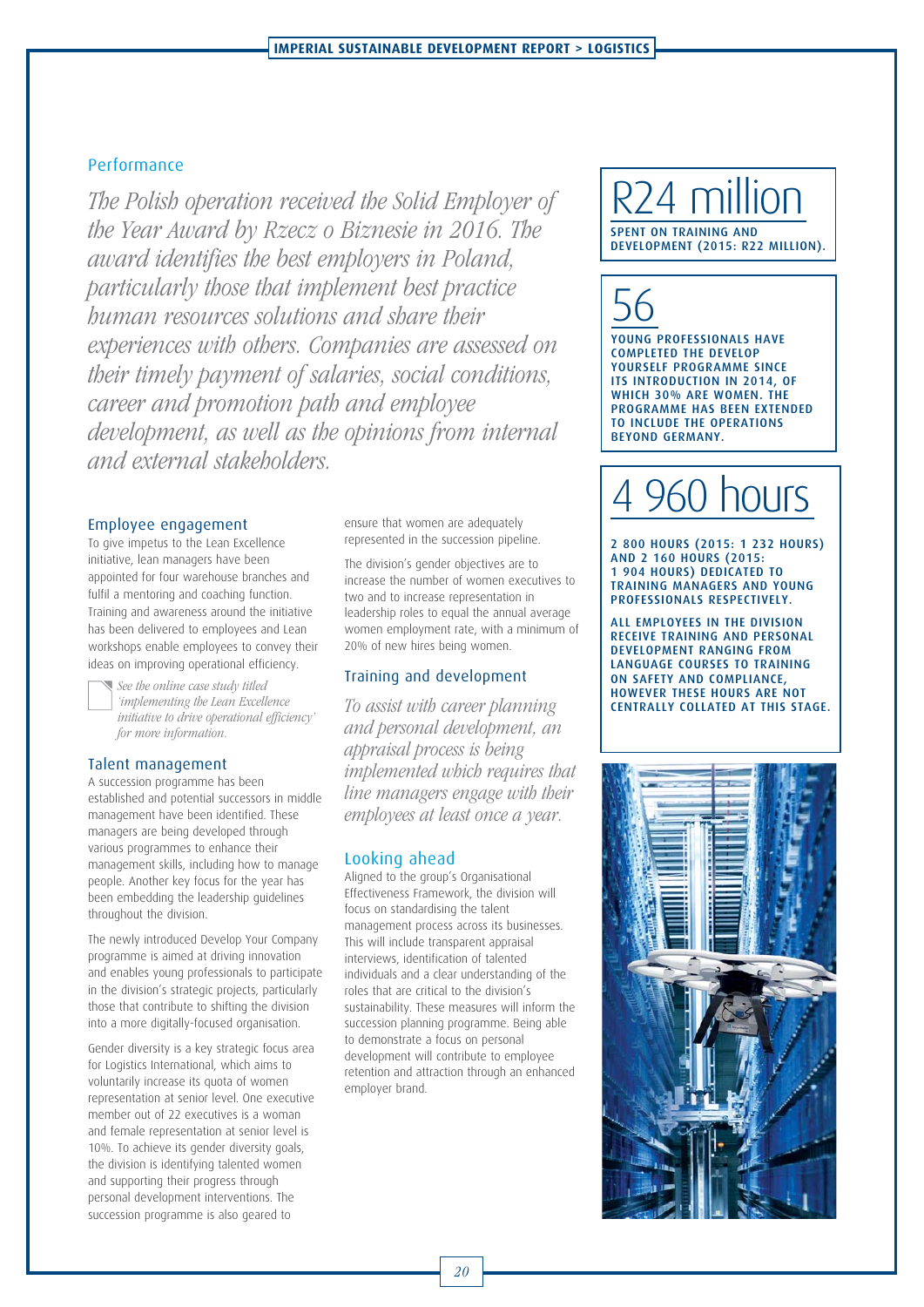## EMPLOYEE RELATIONS AND WAGE AGREEMENTS

## **APPROACH**

#### The contract logistics business model for the automotive and steel industry falls within the **ENGAGEMENT WITH** objective of the metalworkers' union to include production-related logistics services in their **TRADE UNIONS** collective wage agreement which has substantially higher wages. This is expected to further increase cost structures. The division proactively engages with the relevant unions to negotiate wages that remain competitive. Other topics discussed with trade unions include fair working conditions, and the health and safety of employees. **COMPLIANCE WITH** Germany's minimum wage requirements impact the transport and logistics industries on two levels; firstly that foreign companies are expected to pay the minimum wage for employees **MINIMUM WAGE** located in Germany which secondly, includes transit traffic where for example a Polish driver REQUIREMENTS transports goods from Poland to the Netherlands through Germany. The requirement relating REQUIREMENTS to transit traffic is being challenged by the European Commission which argues that the law contradicts European freedom of services and trade. In addition, the administration time and effort required to comply with the regulation is onerous for transport companies.

### **Performance**

IG Metall, the union for metal and steel workers, is expected to increasingly represent more of the division's employees, particularly in the steel and manufacturing sectors. Clauses are being introduced into client service contracts to mitigate the risk of labour cost increases as a result of changes in union representation.

Remuneration models relating to truck drivers are being amended to meet the requirements of minimum wage legislation. For the 2016 financial year, there were no instances of non-compliance with minimum wage legislation.

## ENSURING EMPLOYEE HEALTH AND SAFETY

## **APPROACH**

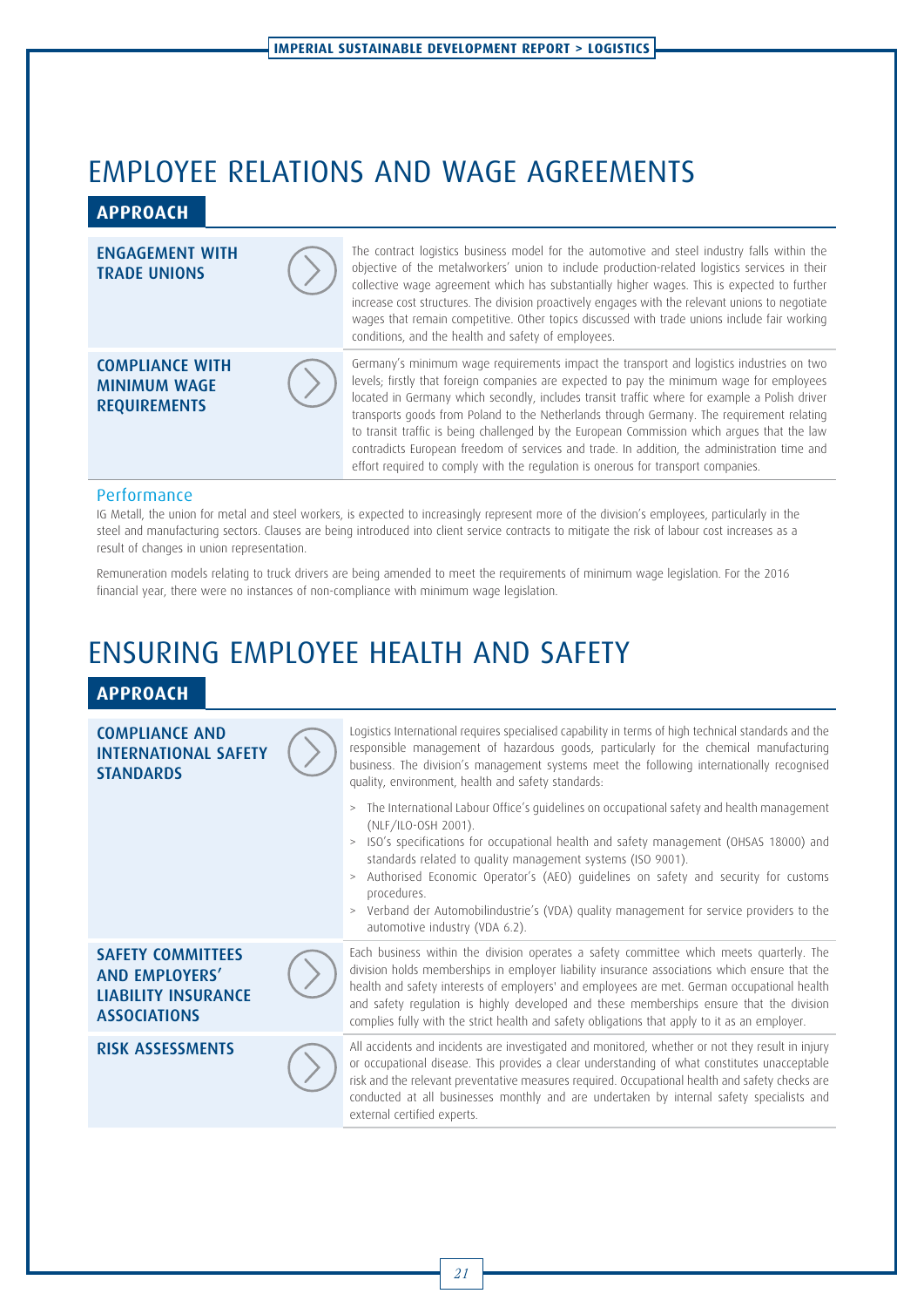



### Performance

A quality, environment, health and safety (QEHS) department was established during the year and serves to centralise the division's health and safety processes. A division-wide QEHS policy is being developed and will include key performance indicators to measure progress. Going forward, the policy will be communicated across the division to further improve the safety culture among employees.

| <b>ROAD SAFETY</b>             | 2016             | 2015 | 2014 |
|--------------------------------|------------------|------|------|
| Kilometres travelled (million) | 79               | - 71 |      |
| Road accidents                 | 133 <sup>1</sup> | 42   | ろろ   |
| Road injuries                  |                  |      |      |
| Road fatalities                |                  |      |      |

1 Increase is due to more stringent safety reporting criteria introduced during the reporting year.

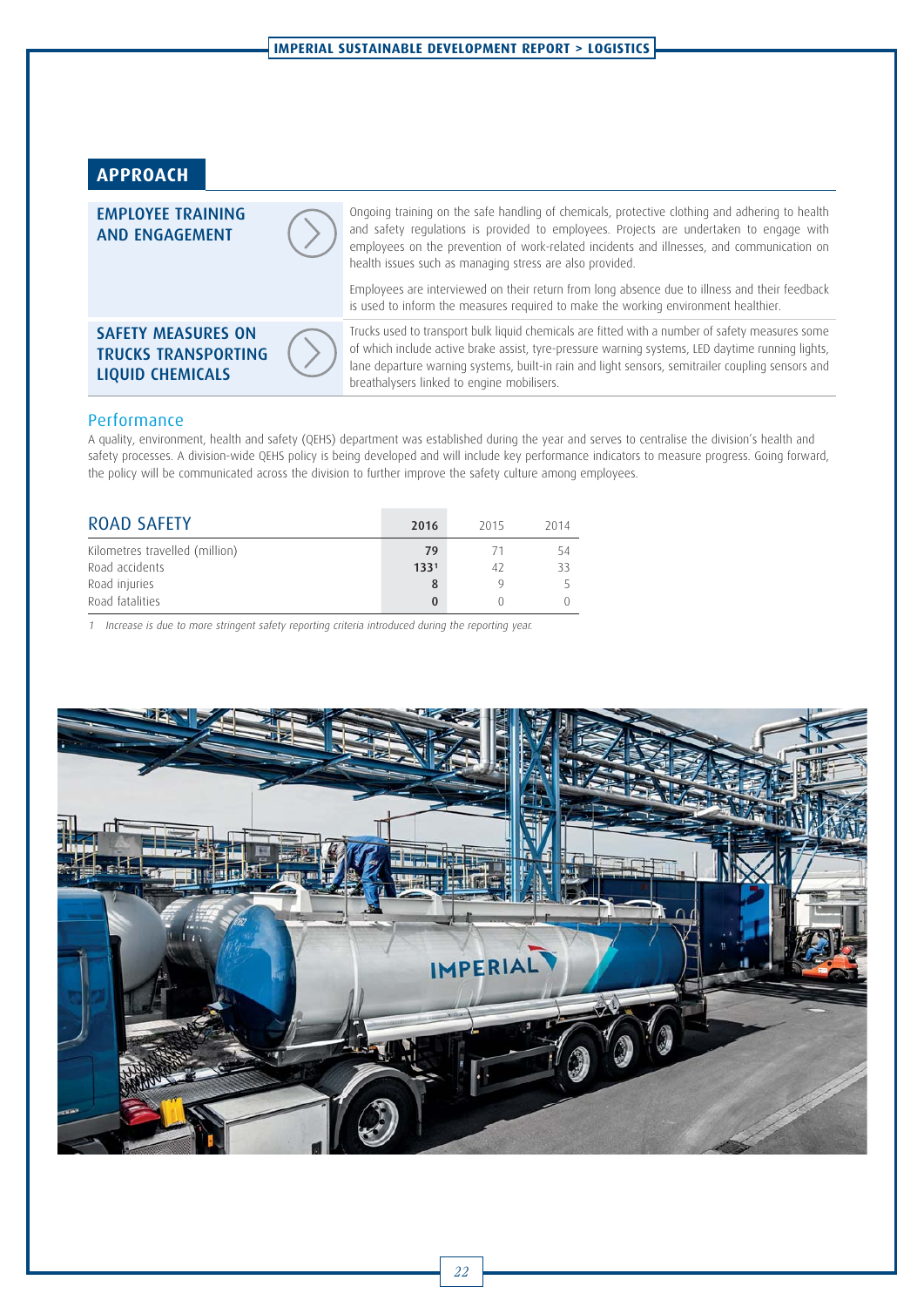## MINIMISING THE ENVIRONMENTAL FOOTPRINT

## **APPROACH**

| <b>QEHS DEPARTMENT,</b><br><b>AND MONITORING</b><br><b>AND MEASURING</b><br><b>ENVIRONMENTAL</b><br><b>IMPACT</b> | Clients are increasingly requiring social and environmental clarification and data in their tender<br>requests. Being able to effectively demonstrate environmental and social performance to<br>meet client needs, provides a competitive advantage. In addition, reducing the environmental<br>footprint can result in cost reductions which aligns to the lean culture that the division is<br>building.<br>The newly established QEHS department is responsible for ensuring compliance with<br>environmental legislation and that certain sites (according to client requirements) meet ISO<br>standards relating to environmental management (ISO 14001). Responsibility for data<br>collection occurs at a sub-division level.<br>The division's most material impacts on the environment are emissions, and energy and<br>water consumption, with waste being of lesser importance. The two main consumers of<br>electricity are the chemical manufacturing process and the lighting of offices, warehouses and<br>terminals. While transporting goods by inland waterway is less harmful to the environment,<br>the emissions from chemical manufacturing and the transport of goods by road are more<br>emissions intensive. Water is used in large quantities in the manufacture of chemicals,<br>particularly as a coolant and to clean tanks.<br>Environmental data is monitored at an Imperial Holdings level by the group's sustainability<br>data management system. However, to meet the EU energy directive and German legislation<br>the division is aligning its energy management systems to the ISO 50001 standard.<br>The transportation of hazardous goods such as liquids and gases raises the risk of spillages.<br>The division considers regulatory requirements, best practice and industry quidelines, as well<br>as its own expertise, to ensure the safe transportation of goods. All environmental incidents<br>are investigated and environmental audits are undertaken to check effectiveness and<br>efficiency.<br>A partnership with UCON, an environmental management consulting agency, further ensures<br>that legal requirements are met and that opportunities to achieve higher environmental and |
|-------------------------------------------------------------------------------------------------------------------|----------------------------------------------------------------------------------------------------------------------------------------------------------------------------------------------------------------------------------------------------------------------------------------------------------------------------------------------------------------------------------------------------------------------------------------------------------------------------------------------------------------------------------------------------------------------------------------------------------------------------------------------------------------------------------------------------------------------------------------------------------------------------------------------------------------------------------------------------------------------------------------------------------------------------------------------------------------------------------------------------------------------------------------------------------------------------------------------------------------------------------------------------------------------------------------------------------------------------------------------------------------------------------------------------------------------------------------------------------------------------------------------------------------------------------------------------------------------------------------------------------------------------------------------------------------------------------------------------------------------------------------------------------------------------------------------------------------------------------------------------------------------------------------------------------------------------------------------------------------------------------------------------------------------------------------------------------------------------------------------------------------------------------------------------------------------------------------------------------------------------------------------------------------------------------------------------------------------------------------------|
| <b>ENERGY EFFICIENCY</b>                                                                                          | safety standards are identified.<br>Energy efficiency projects include installing LED lighting systems, lighting control systems,<br>renewable energy sources, where relevant, and energy-saving enhancements to IT<br>infrastructure.                                                                                                                                                                                                                                                                                                                                                                                                                                                                                                                                                                                                                                                                                                                                                                                                                                                                                                                                                                                                                                                                                                                                                                                                                                                                                                                                                                                                                                                                                                                                                                                                                                                                                                                                                                                                                                                                                                                                                                                                       |
| CO <sub>2</sub> EMISSIONS                                                                                         | Alternative methods and technologies to reduce fuel consumption and emissions are<br>constantly investigated. The road transport fleet consists of Euro 6 compliant trucks which emit<br>lower levels of exhaust emissions such as nitrogen oxide (NOx), carbon monoxide (CO) and<br>hydrocarbons. Cost savings are achieved through reduced fuel consumption and toll charges<br>for Euro 6 vehicles. The 300 newly acquired prime mover trucks are equipped with systems to<br>adjust gear selection and cruise control settings to the course of the road, delivering savings<br>in fuel consumption of up to 5%. In addition, a staff car policy regulates the engine power<br>and emissions criteria of staff vehicles.<br>The Imperial Freight Management System in the shipping business, allows for dynamic route<br>planning in real time which enables the conservative use of fuel, and the lowering of costs<br>and emissions. Clients benefit from shorter delivery times and receive real-time information<br>on the status of their goods. The shipping fleet consists of a combination of push boats and                                                                                                                                                                                                                                                                                                                                                                                                                                                                                                                                                                                                                                                                                                                                                                                                                                                                                                                                                                                                                                                                                                                     |
| <b>WATER RECYCLING</b>                                                                                            | barges to enhance efficiency and conserve fuel use.<br>Wastewater treatment plants which enable the re-use of cleaned wastewater for other<br>industrial purposes are in place at various sites, particularly those related to chemical<br>production.                                                                                                                                                                                                                                                                                                                                                                                                                                                                                                                                                                                                                                                                                                                                                                                                                                                                                                                                                                                                                                                                                                                                                                                                                                                                                                                                                                                                                                                                                                                                                                                                                                                                                                                                                                                                                                                                                                                                                                                       |
| <b>WASTE MANAGEMENT</b>                                                                                           | Hazardous waste from the chemical manufacturing process is disposed of in accordance with<br>the requirements of Germany's Waste Management Act. Where possible, the division uses<br>paperless systems or processes to save on paper consumption.                                                                                                                                                                                                                                                                                                                                                                                                                                                                                                                                                                                                                                                                                                                                                                                                                                                                                                                                                                                                                                                                                                                                                                                                                                                                                                                                                                                                                                                                                                                                                                                                                                                                                                                                                                                                                                                                                                                                                                                           |
| <b>ENVIRONMENTAL</b><br><b>TRAINING</b>                                                                           | Training and awareness on energy saving is delivered to employees, including the division's<br>truck drivers and barge masters on how to save fuel. Training is also delivered on the<br>transportation of hazardous goods.                                                                                                                                                                                                                                                                                                                                                                                                                                                                                                                                                                                                                                                                                                                                                                                                                                                                                                                                                                                                                                                                                                                                                                                                                                                                                                                                                                                                                                                                                                                                                                                                                                                                                                                                                                                                                                                                                                                                                                                                                  |